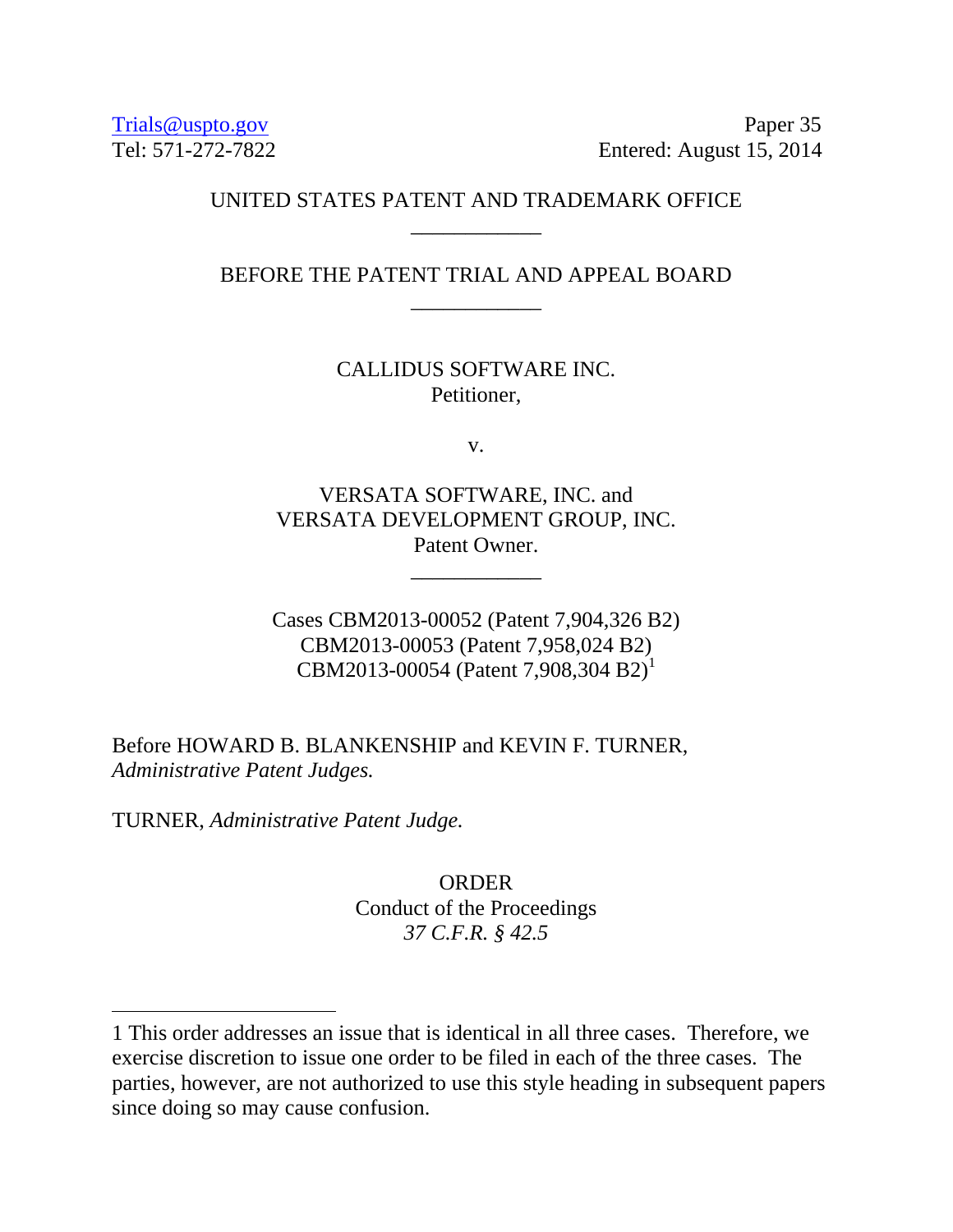On August 14, 2014, a conference call was held involving counsel for the respective parties and Judges Blankenship and Turner. Petitioner requested the conference call to seek authorization to file a motion for waiver, pursuant to 37 C.F.R. § 42.5(b), of the page limits set for Petitioner's Replies to Patent Owner Responses set by 37 C.F.R. § 42.24(c)(1).

Petitioner argued that additional pages for each of its Replies to Patent Owner Responses were needed to address all of the issues presented in the Patent Owner's Responses. Petitioner argued that each Response addresses standing issues, under 35 U.S.C. § 325(a), changes involving issues of 35 U.S.C. § 101 under *Alice Corp. v. CLS Bank Int'l, et al.*, Docket No. 13-298 (2014) ("*Alice Corp.*"), and numerous claim constructions raised by Patent Owner that were not addressed in the Petitions nor the Decisions to Institute. Because of these issues, Petitioner requested a waiver of the Rules to permit it to file Replies to the Patent Owner Responses encompassing approximately 30 pages each.

Patent Owner countered that there was nothing in the Responses that necessitated that need for additional pages. Patent Owner indicated that each Response was under the page limits set by 37 C.F.R. § 42.24(b)(2), and that the number of issues discussed in each was not great. Patent Owner also argued that the standard needed to waive the rules had not been demonstrated by Petitioner. Patent Owner also indicated that if Petitioner was ultimately granted additional pages for its Replies, Patent Owner should be entitled to a Sur-Reply in response. No consensus was reached by the parties during the conference call.

2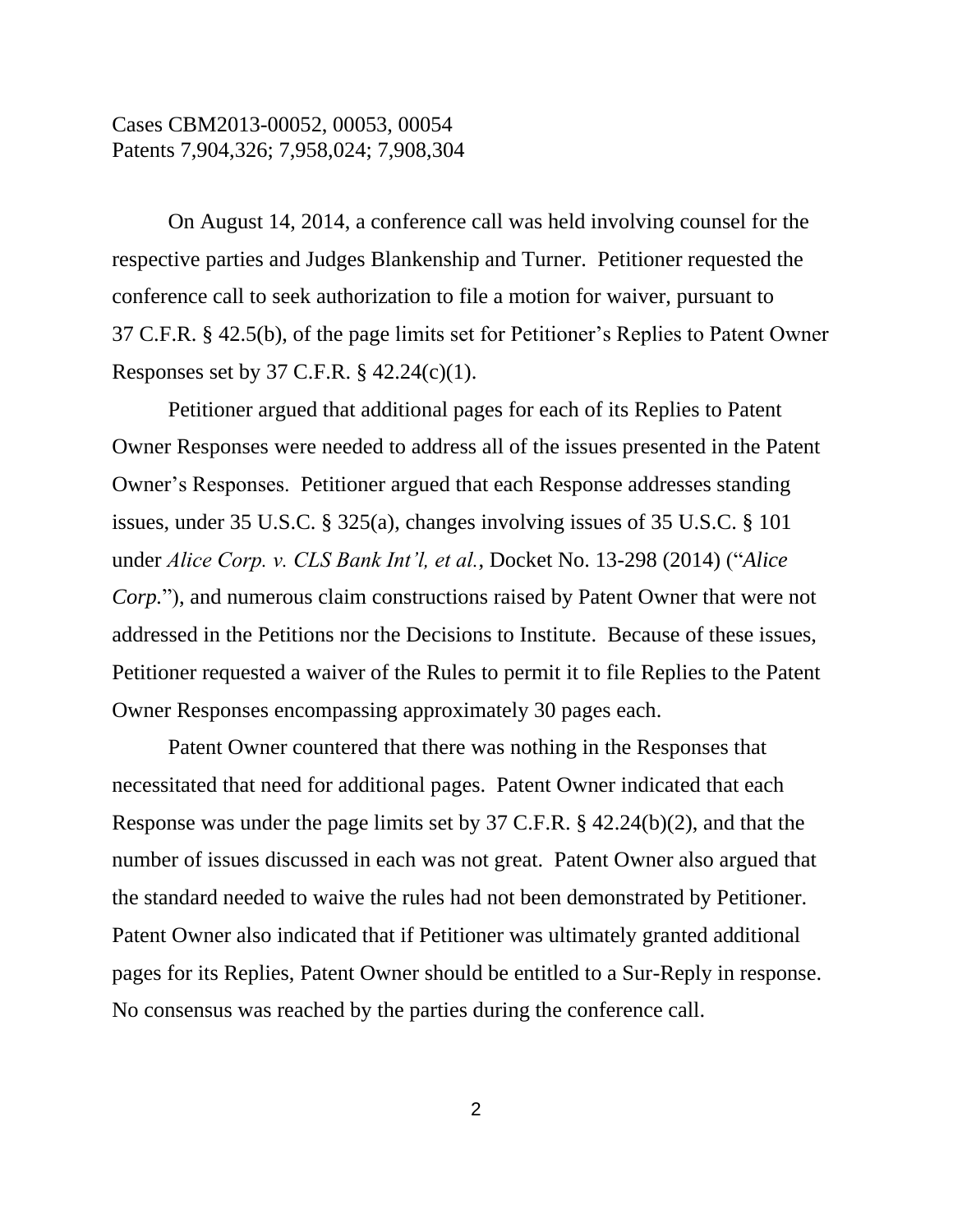We are persuaded that Petitioner's request does not present extraordinary circumstances that justify additional pages for their Replies. Petitioner need not address issues in their Replies that we have already decided in this proceeding. Additionally, Patent Owner stipulates that "Patent Owner herein repeats aspects of its earlier argument that Petitioner is barred under 35 U.S.C. 325(a), solely to ensure a complete record of this proceeding, and to preserve all issues for appeal." Paper 34, 33, Paper 29, 45, Paper 32, 52, in CBM2013-00052, -00053, and -00054, respectively. If Petitioner perceives that the issues raised in the Patent Owner Responses are sufficiently different in kind or scope from those raised earlier, Petitioner can address such distinctions in its Replies.

With respect to Petitioner's request for pages to address *Alice Corp.*, we have previously indicated that we would consider additional briefing beyond the proscribed filings to address the effect of *Alice Corp.* (Papers 33, 28, and 31, in CBM2013-00052, -00053, and -00054, respectively), but we received no such request from either party. With respect to extra pages to address the non-standing issues, i.e., claim constructions and the sole ground in each proceeding asserting that claims fail to recite patentable subject matter under 35 U.S.C. § 101, Petitioner's counsel indicated that addressing those issues alone would be under the 15 pages allotted for each Petitioner 's Reply. As such, we not persuaded that Petitioner's desire to address the *Alice Corp.* and the non-standing issues warrant the extra pages sought by Petitioner, nor that a waiver of the rules would be appropriate based on the specific facts of these proceedings.

In consideration of the foregoing, it is hereby: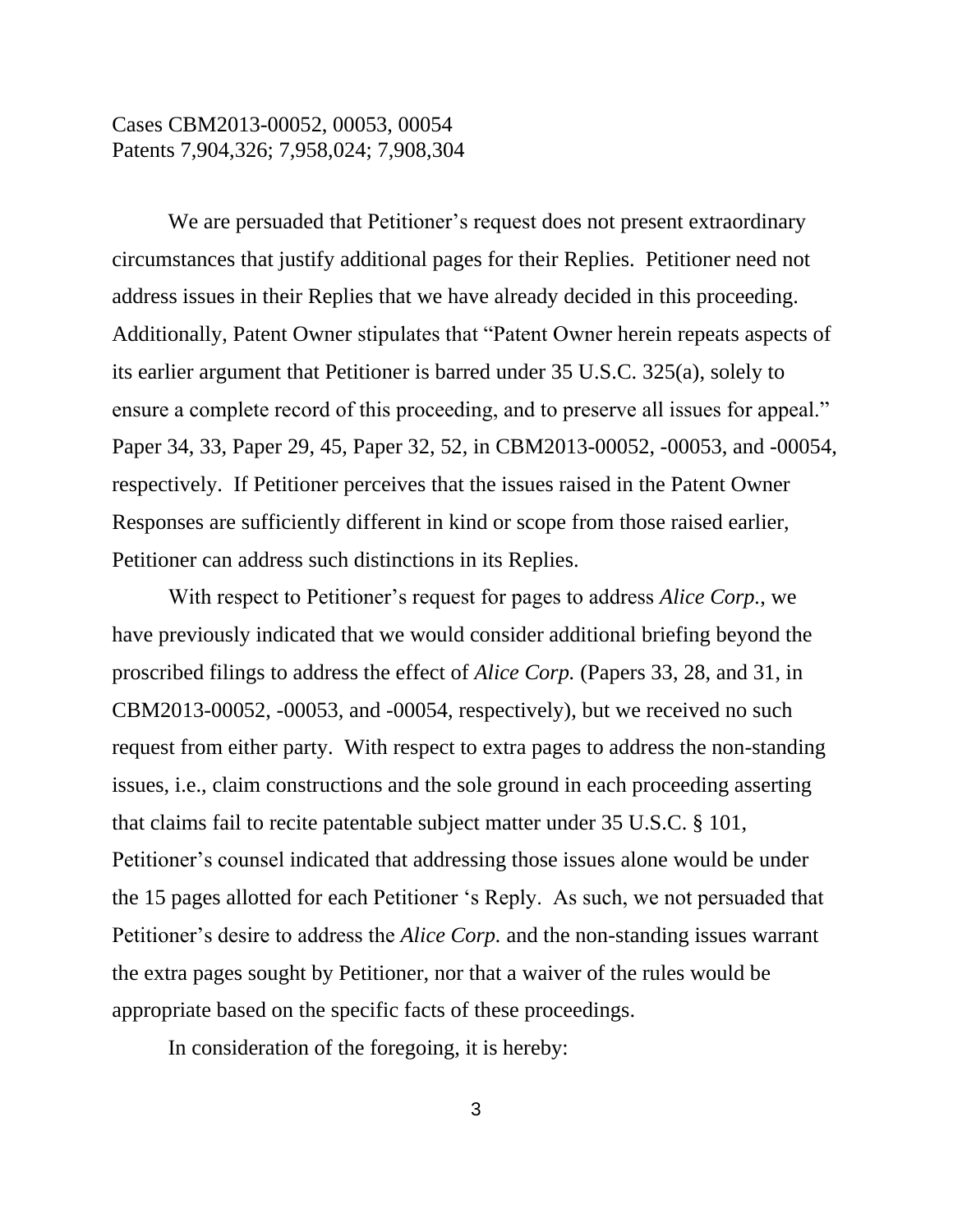ORDERED that no authorization is granted for the filing of a motion for waiver, pursuant to 37 C.F.R. § 42.5(b), with respect to the page limits set for Petitioner's Replies to the Patent Owner Responses.